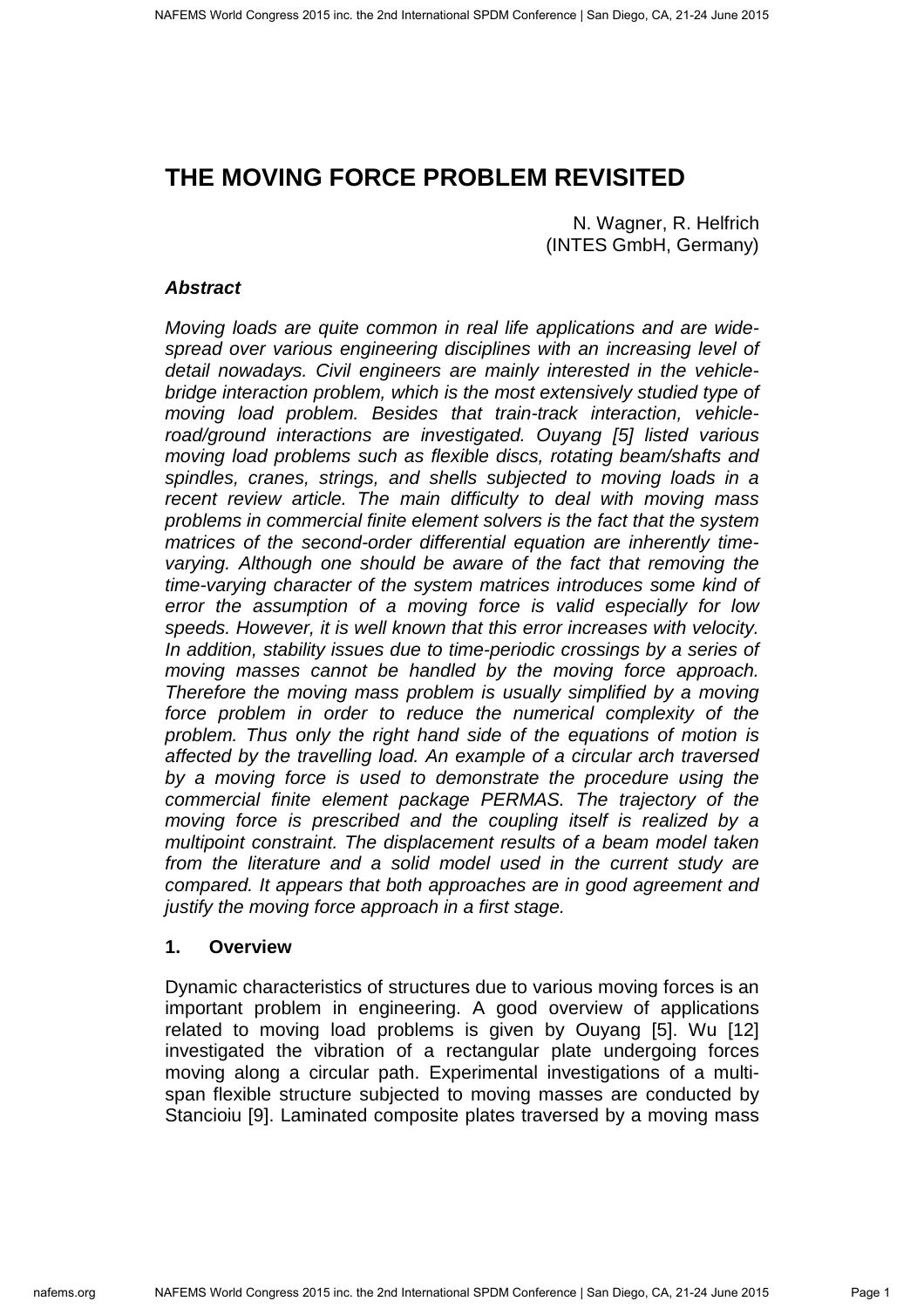are studied by Ghafoori [2] and the moving oscillator by Mohebpour [4]. From a numerical point of view, the moving mass problem is more challenging than the moving force problem. This becomes even clearer if one takes a closer look at the underlying equations of motion. Special time-stepping procedures are developed for time-varying differential equations [11,14]. The moving mass problem is discussed in [1].The moving oscillator problem is tackled in [3,4,8] and for functionally graded simply supported Euler-Bernoulli beams in [6]. The separation and reattachment of moving oscillators is considered by Ouyang et. al. [8]. All FEM computations are carried out in PERMAS. PERMAS specific commands are highlighted by a preceding dollar sign and capital letters in the subsequent sections.

# **2. Equations of motion**

The equations of motion for the moving force problem take the form

$$
M\ddot{u} + D\dot{u} + K\dot{u} = f(t) \tag{1}
$$

where  $M$ ,  $D$ ,  $K$  are, respectively, the overall mass, damping and stiffness matrices,  $u(t)$  is the displacement vector and  $f(t)$  is the external force vector. The system matrices are time-invariant in that case.

The moving mass problem is characterized by a linear time-varying system

$$
M(t)\ddot{u} + D(t)\dot{u} + K(t)u = f(t)\,\delta(x - vt); \quad f(t) = mg - m\,\frac{d^2w(x,t)}{dt^2} \tag{2}
$$

due to the fact, that the inertia forces

$$
m\,\frac{\mathrm{d}^2w(x,t)}{\mathrm{d}t^2} = m\left(\frac{\partial^2w}{\partial t^2} + 2\,v\,\frac{\partial^2w}{\partial x\,\partial t} + v^2\,\frac{\partial^2w}{\partial x^2} + v\,\frac{\partialw}{\partial x}\right) \tag{3}
$$

are taken into account [11]. The influence of the different terms, i.e. conventional vertical inertia force, Coriolis force and centripetal force in (3) on the dynamic response is studied by Sharbati [7]. The last term in (3) vanishes for constant speeds.

The moving load problem needs a special treatment in PERMAS. The DIRECT NLTIME procedure in combination with a \$MPC UPDATE definition within the constraint variant is needed to capture the effect of the time-varying position of the load. The coupling of the moving load with the supporting structure is realized by a \$MPC ISURFACE definition in the model file. Furthermore, we assume that the moving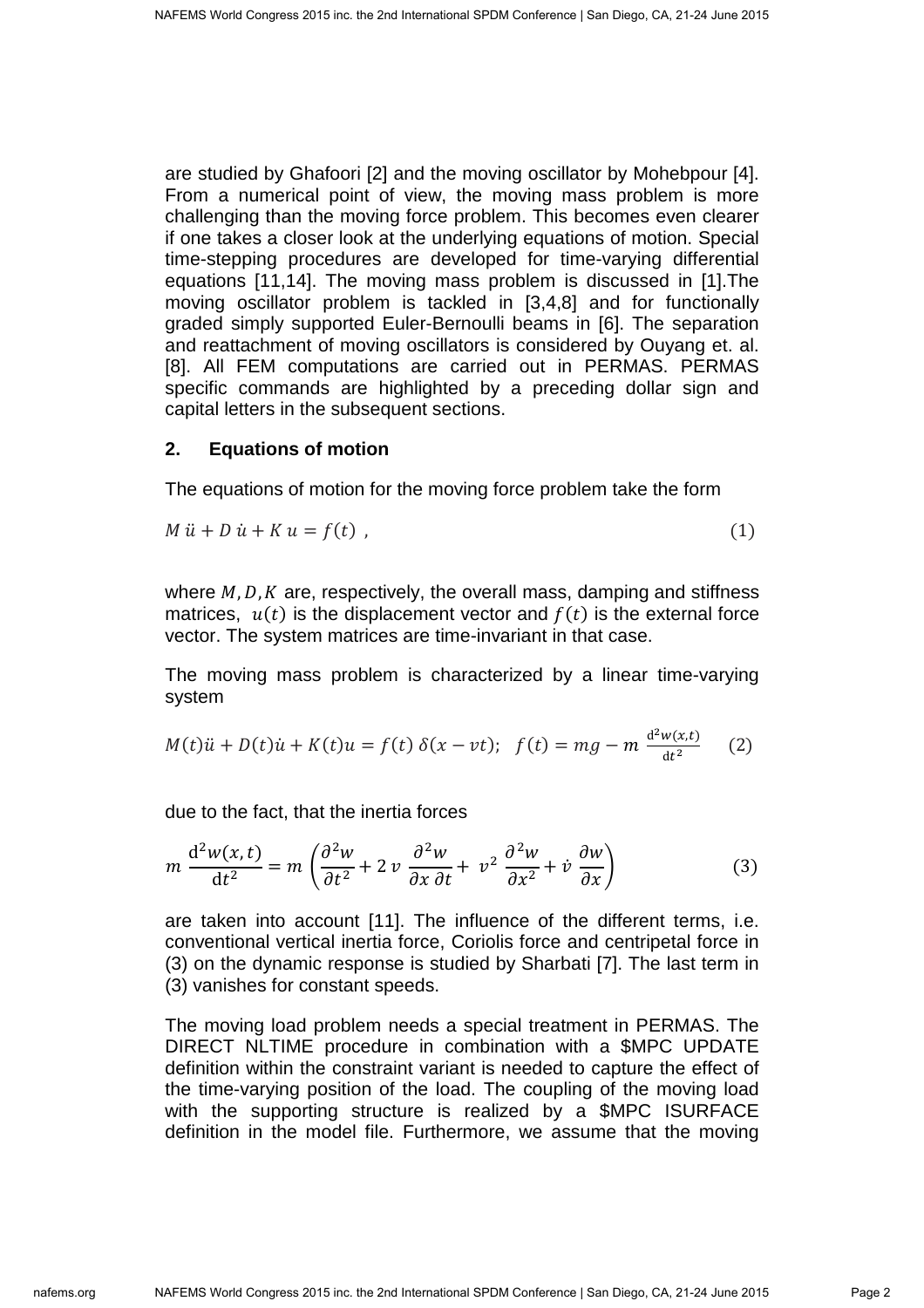load is in permanent contact with the supporting structure. Thus a possible separation is not considered here and can be found in Stancioiu [8].

Finally the moving oscillator problem is considered. In that case, the moving mass is attached to the structure either by a spring or by a mass-spring assembly. When the oscillator slides over a straight beam, the coupled equations of motion are described by [8]

$$
EI \frac{\partial^4 w(x,t)}{\partial x^4} + \varrho A \frac{\partial^2 w(x,t)}{\partial t^2} = -f_c(x,t)\delta(x-vt) , \qquad (4)
$$

$$
m_{s} \ddot{z} = -k(z - u) - c(\dot{z} - \dot{u}) - m_{s} g, \tag{5}
$$

$$
m_u \ddot{u} = k (z - u) + c (z - \dot{u}) - m_u g + f_c(vt, t)
$$
\n(6)

$$
u(t) = w(x, t) \big|_{x = vt} , \qquad f_c(vt, t) > 0 . \tag{7}
$$

It can be shown, that the moving oscillator problem tends towards the moving mass problem for an infinite stiffness of the oscillator.

#### **3. Numerical Examples**

The first example is taken from Wu [12]. The finite element model is depicted in Fig. 1 and consists of 128 shell elements. Boundary conditions of the hinged-hinged plate are depicted by red, green and blue arrows corresponding to the direction of the constraints. The circular path is visualized by so-called plot elements.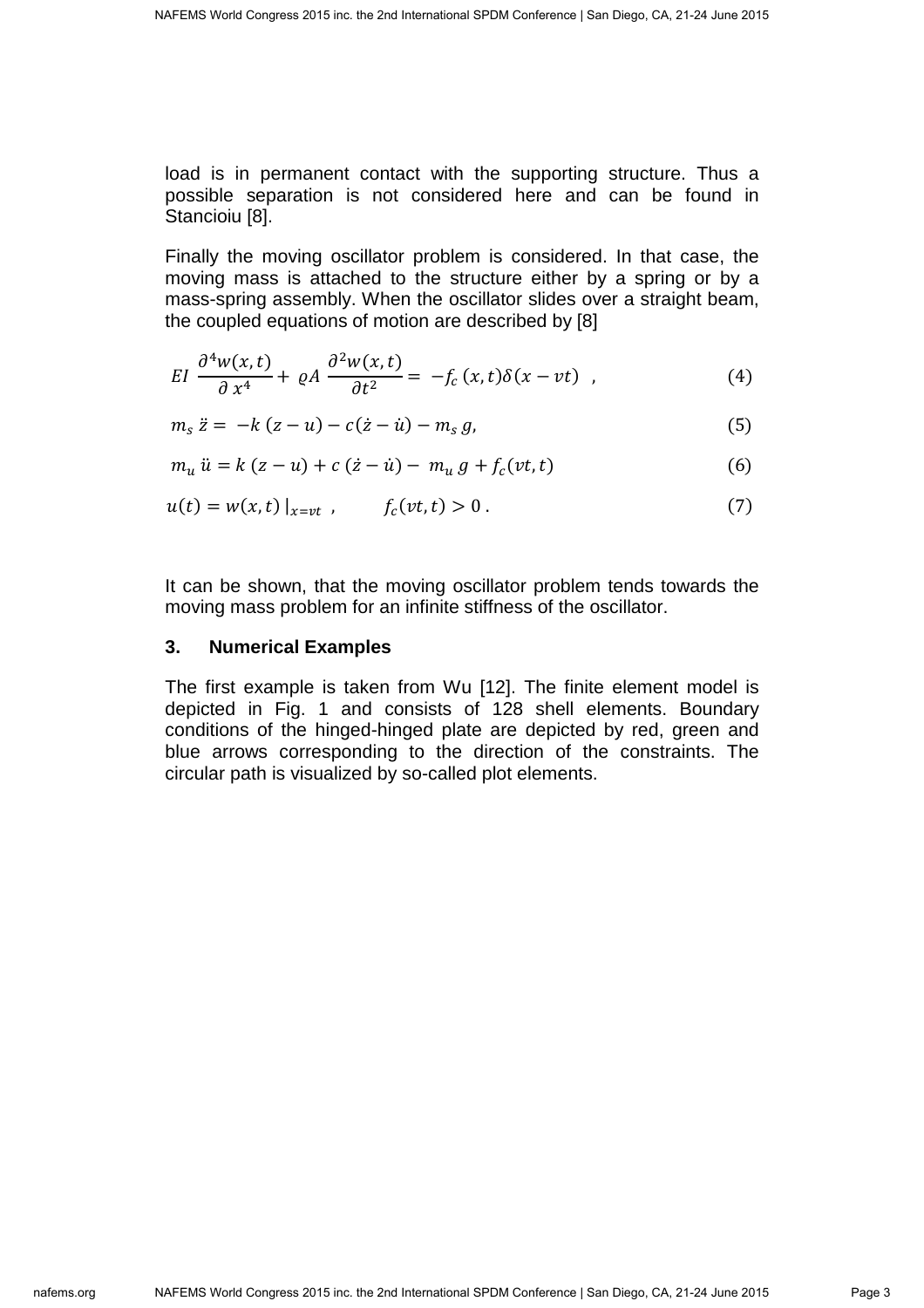



Figure 1: Rectangular plate subjected to a harmonic force (denoted by a red arrow) moving along a circular path.

| Length $L_x$ [m]                    | 2.0   |
|-------------------------------------|-------|
| Width $L_{\gamma}$ [m]              | 1.0   |
| Thickness $t$ [m]                   | 0.01  |
| Young's modulus E [GPa]             | 206.8 |
| Density $\rho$ [kg/m <sup>3</sup> ] | 7820. |
| Poisson's ratio y                   | 0.29  |
| Radius $R$ [m]                      | 0.3   |

# **Table 1: Geometrical and physical properties of the rectangular plate**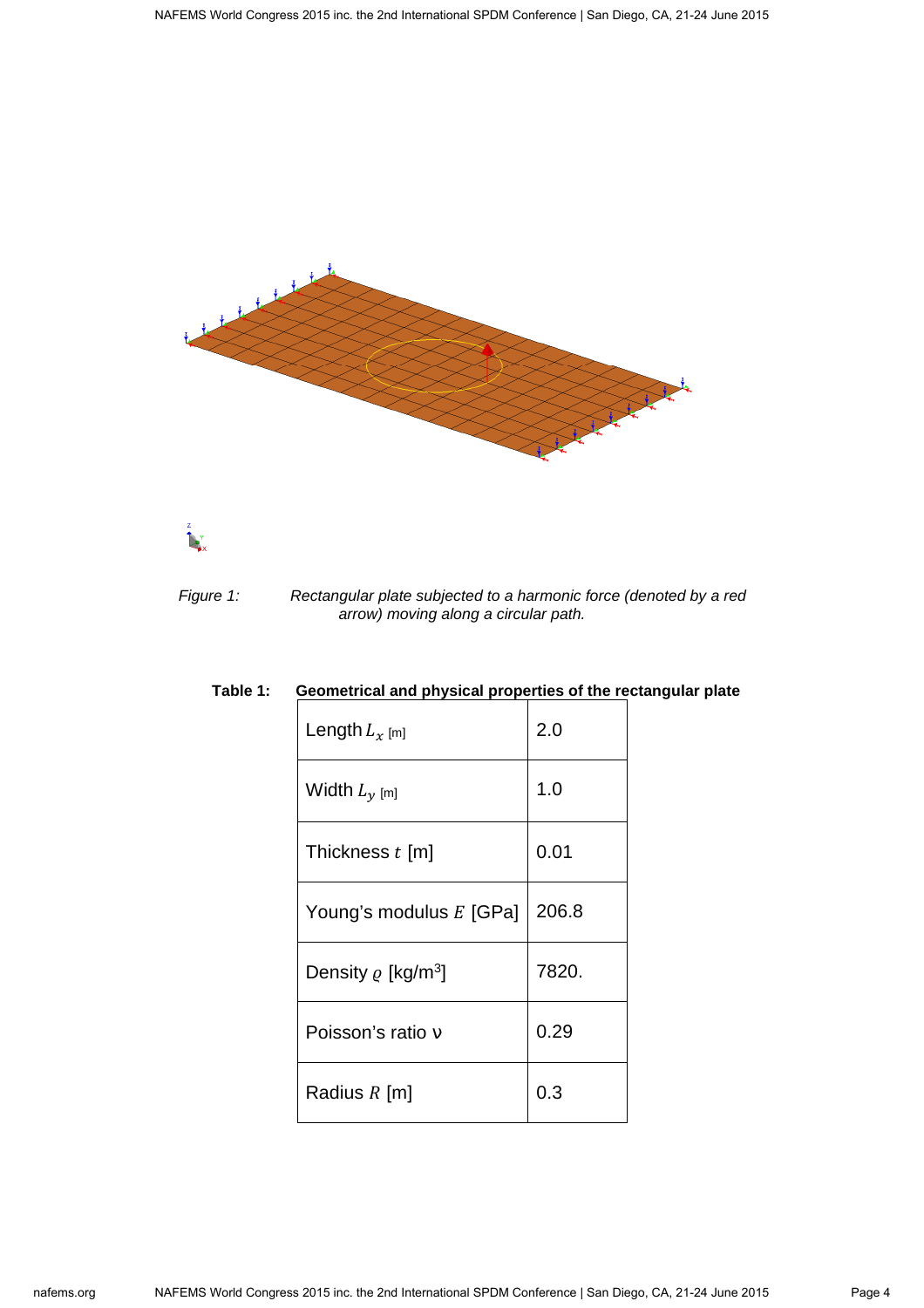A concentrated harmonic force

$$
f_z(t) = \begin{cases} \n\text{f } \sin \Omega \, \text{t } \quad \text{; } t \leq 10 \, \text{[s]} \\ \n\text{f } \sin 10 \, \Omega \quad \text{; } t > 10 \, \text{[s]} \n\end{cases} \tag{8}
$$

with an excitation frequency  $\Omega$  moves along a circular path with radius r and center  $C = [x_c, y_c]$  with constant rotating speed  $\omega$ . The center C is coincident with the center of gravity of the rectangular plate. The current position of the moving force is realized by a prescribed motion of the corresponding node

$$
r_p(t) = r(t) - r_0; \t r(t) = r_c + R \left[ \frac{\cos \omega t}{\sin \omega t} \right], \t r_0 = r(t = 0), \t (9)
$$

where  $\omega$  denotes the rotational speed of the moving force. The influence of the excitation frequencies  $\omega$ ,  $\Omega$  on the response is illustrated in Fig. 2 and Fig. 3 for two different values. The first natural frequency of the hinged plated is  $\omega_1 = 2\pi f_1 = 37.1066 \, [\frac{\text{rad}}{\text{s}}]$ ; the second is given by  $\omega_2 = 107.201 \left[ \frac{\text{rad}}{\text{s}} \right]$ . The time for one orbit is  $T = \frac{2\pi}{\omega}$ . The response of the center node is presented in Fig. 2 for a resonance excitation. In the second case, an excitation frequency between the first and second eigenfrequency is used. Other studies show similar results [12, 13].



Figure 2: Time history for the vertical displacements of the centre of the hinged plate subjected to a single concentrated sinusoidal force moving along a circular path with a constant rotating speed  $\omega = \Omega = 37.061 \frac{rad}{s}$ .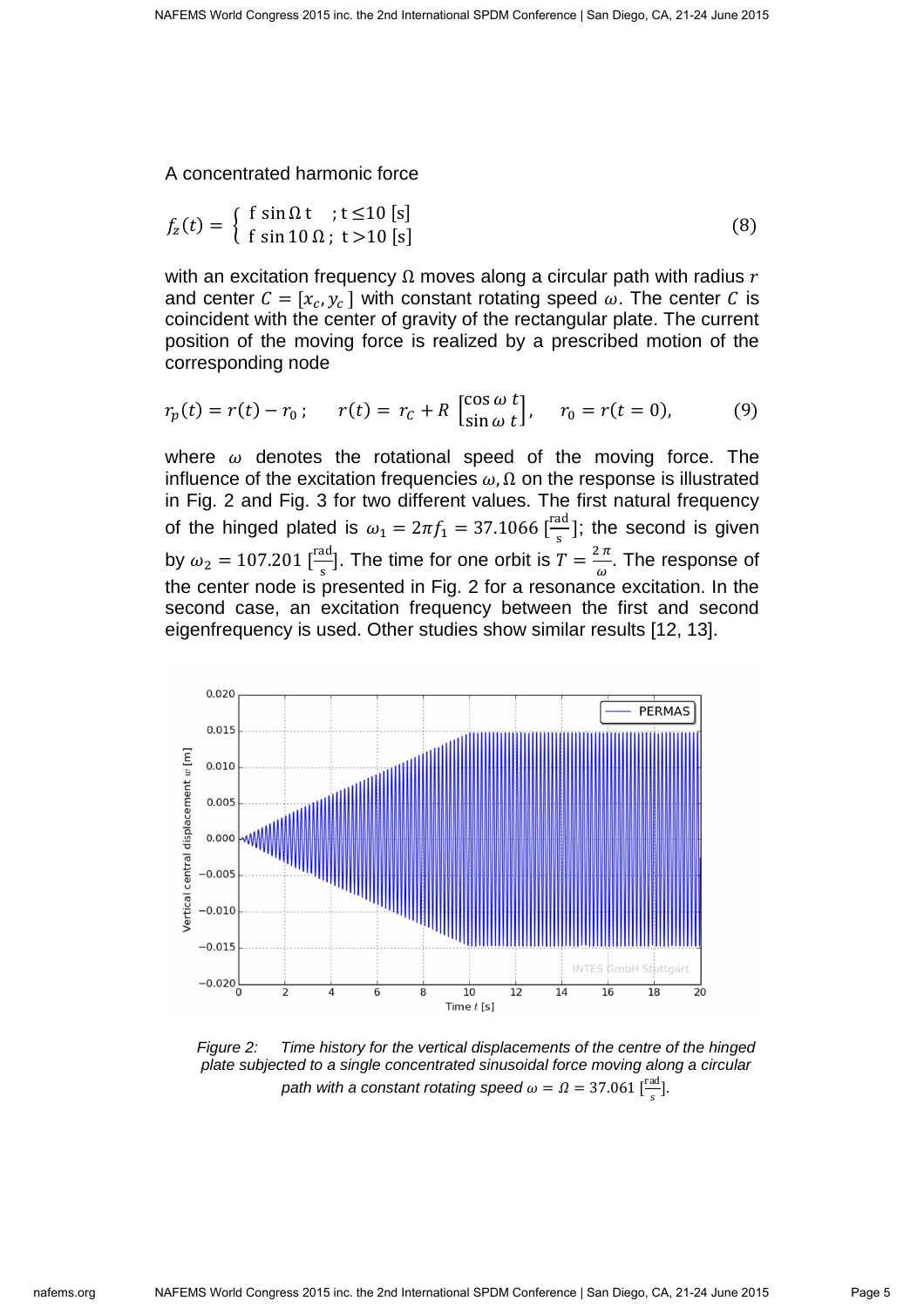

Figure 3: Time history for the vertical displacements of the centre of the hinged plate subjected to a single concentrated sinusoidal force moving along a circular path with a constant rotating speed  $\omega = \Omega = 99.195 \, [\frac{\text{rad}}{\text{s}}].$ 

| Cross-sectional area $A = ab$ [m <sup>2</sup> ] | $5*1.8$       |
|-------------------------------------------------|---------------|
| Total arc length $L = R \bar{\alpha}$ [m]       | $45.84*\pi/6$ |
| Young's modulus E [GPa]                         | 32.2          |
| Poisson's ratio $\nu$                           | 0.2           |
| Velocity $v_p$ [m/s]                            | 40.0          |
| Force $P$ [N]                                   | 293020.       |

**Table 2: Geometrical and physical properties of the horizontally curved beam**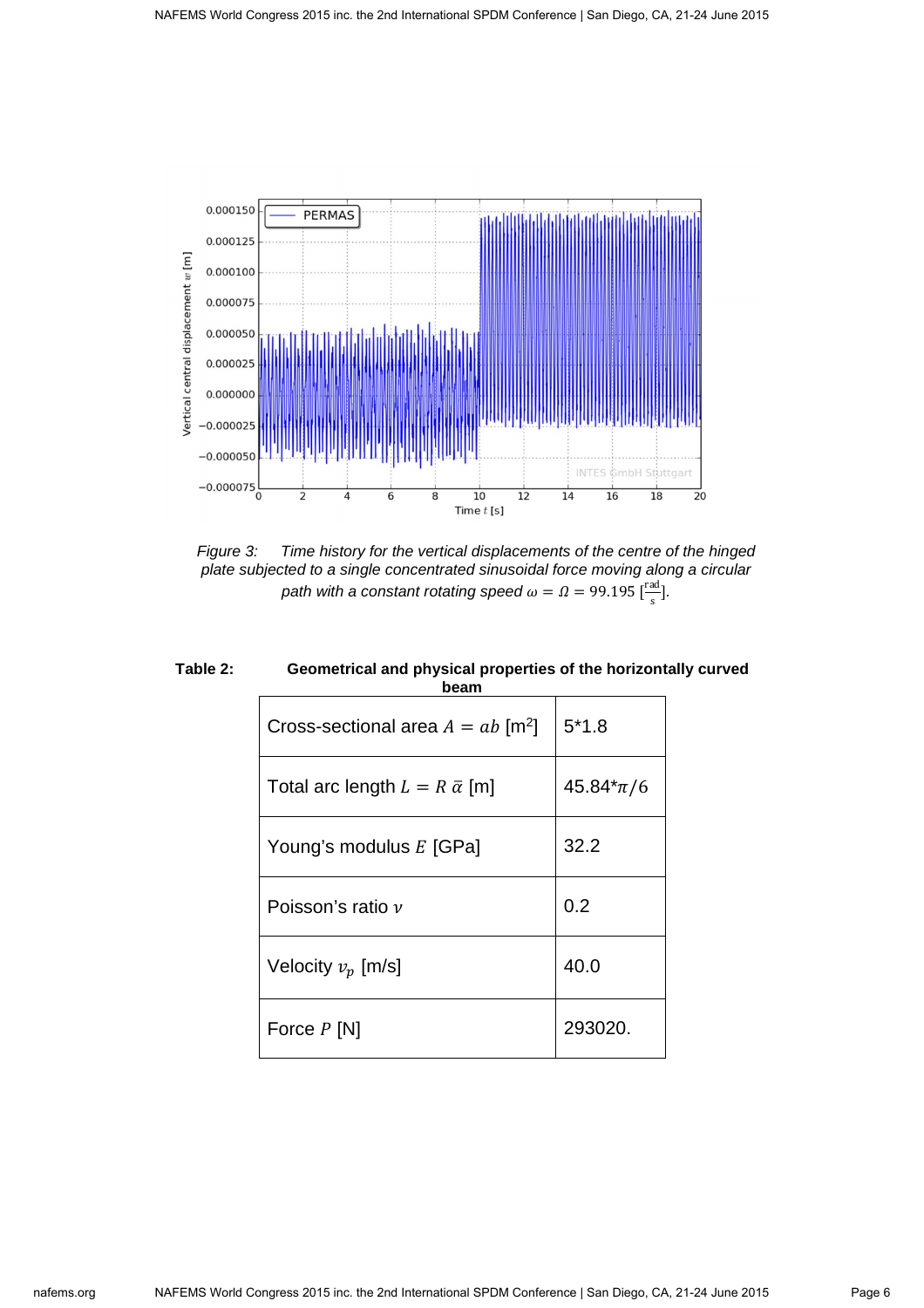The second example is taken from Yang [14] where curved beam elements have been used. In this study, the finite element model illustrated in Fig. 4 consists of 800 hexahedral elements. The properties are listed in Table 2.



Figure 4: Horizontally curved beam subjected to a moving load P.

The dynamic response of the horizontally curved beam subjected to a constant moving force with  $P = 293020$  [N] is depicted in Fig. 5. A perfect agreement of previously published results [13,14] is achieved. In addition, Fig. 6 depicts the vertical displacements of the upper beam surface on the middle line over time for all nodes on this line simultaneously.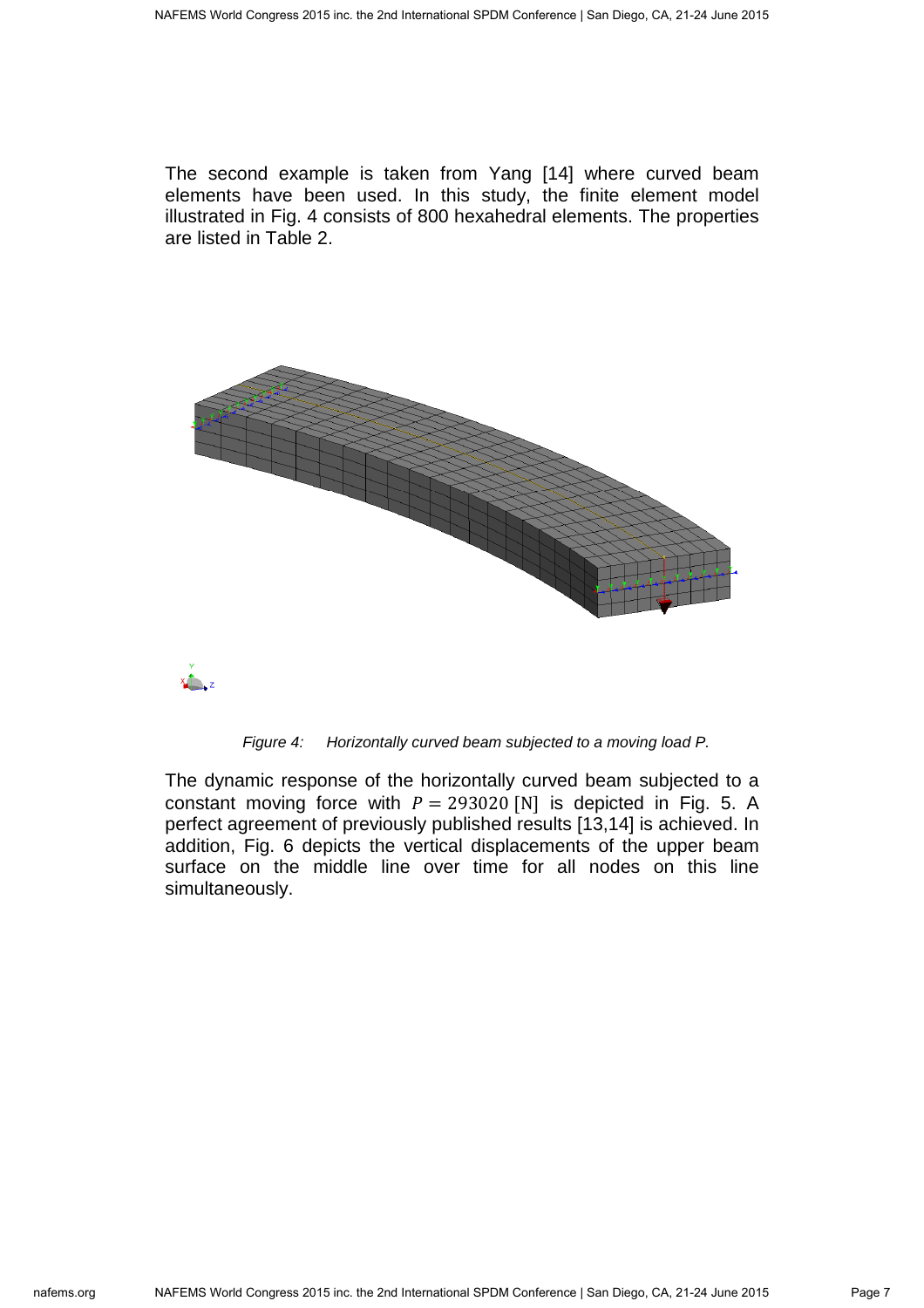

Figure 5: Time history of vertical displacement at the middle point C of the simply supported horizontally curved beam subjected to a moving load.



Figure 6: Vertical displacement field  $v(\varphi, t)$  [mm] of the simply supported horizontally curved beam subjected to a moving load along the angular coordinate.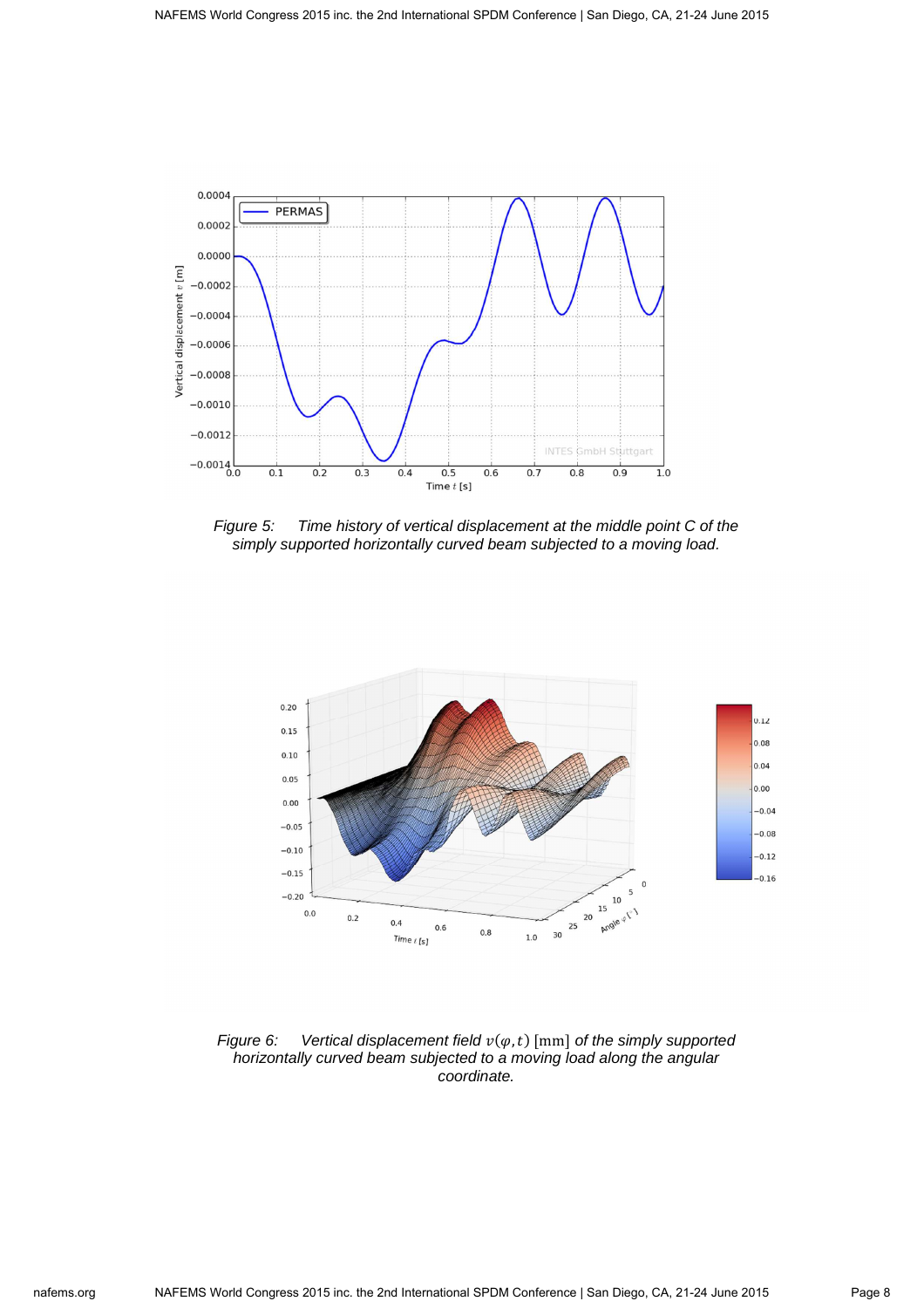#### **4. Conclusions**

Several examples from the literature are used to validate the procedure that is implemented in PERMAS for the moving force problem. Complex trajectories of the moving force can be easily implemented by a comprehensive function library.

# **5. References**

- [1] Esen, Ismail (2013), A new finite element for transverse vibration of rectangular thin plates under a moving mass, Finite Elements in Analysis and Design, Vol. 66, pp. 26—35.
- [2] Ghafoori, E.; Asghari, M. (2010), Dynamic analysis of laminated composite plates traversed by a moving mass based on a firstorder theory, Composite Structures, Vol. 92, pp. 1865—1876.
- [3] Hassanabadi, M. E.; Amiri, J. V.; Davoodi, M. R. (2014), On the vibration of a thin rectangular plate carrying a moving oscillator, Scientia Iranica A, Vol. 21, pp. 284—294.
- [4] Mohebpour, S.R.; Malekzadeh, P.; Ahmadzadeh, A.A. (2011), Dynamic analysis of laminated composite plates subjected to a moving oscillator by FEM, Composite Structures, Vol. 93, pp. 1574—1583.
- [5] Ouyang, H. (2011), Moving-load dynamic problems: a tutorial (with a brief overview), Mechanical Systems and Signal Processing, Vol. 25, pp. 2039—2060.
- [6] Rajabi, K.; Karganovin, M. H.; Gharini, M. (2012), Dynamic analysis of a functionally graded simply supported Euler-Bernoulli beam subjected to a moving oscillator, Acta Mechanica,
- [7] Sharbati, E.; Szyszkowski, W. (2011), A new FEM approach for analysis of beams with relative movements of masses. Finite Elements in Analysis and Design, Vol. 47, pp. 1047—1057.
- [8] Stancioiu, Dan; Ouyang, Huajing; Mottershead, John E. (2008), Vibration of a beam excited by a moving oscillator considering separation and reattachment, Journal of Sound and Vibration, Vol. 310, pp. 1128—1140.
- [9] Stancioiu, Dan; Ouyang, Huajiang; Mottershead, John E.; James, Simon (2011) Experimental investigations of a multi-span flexible structure subjected to moving masses, Journal of Sound and Vibration, Vol. 330, pp. 2004—2016.